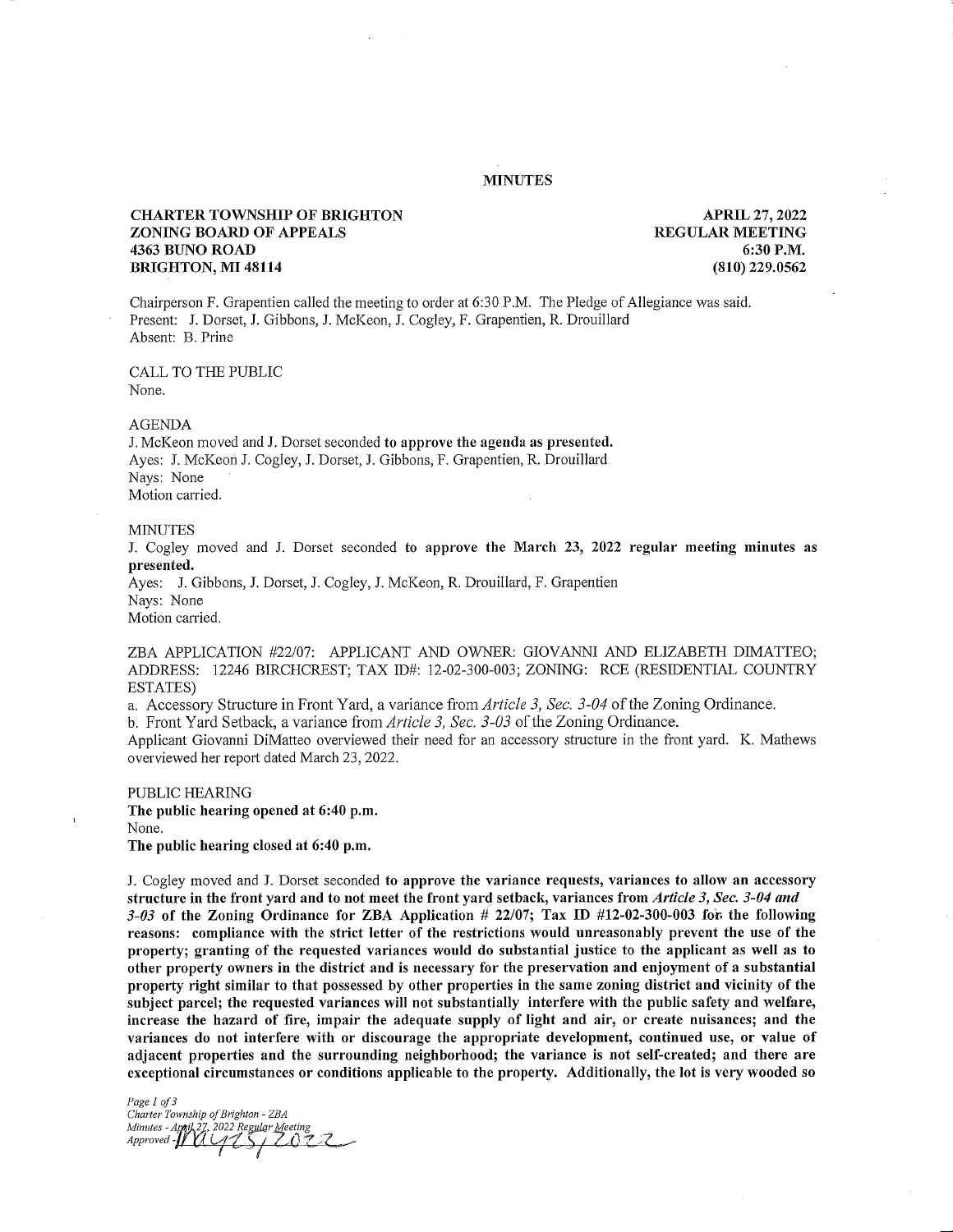the proposed structure will have no impact on the neighboring properties. Ayes: J. McKeon, J. Dorset, J. Gibbons, J. Cogley, R. Drouillard, F. Grapentien Nays: None Motion carried.

ZBA APPLICATION #22/08: APPLICANT AND OWNER: GREGORY BLASTIC AND MICHELLE SUNNY; ADDRESS: 3529 OAK KNOLL; TAX ID#: 12-19-201-055; ZONING: R-5 (WATERFRONT RESIDENTIAL) a. Lot Coverage, a variance from Article 3, Sec. 3-03, District Regulations, of the Zoning Ordinance. b. Waterfront Residential Floor Area Ratio, a variance from Article 3, Sec. 3-03 of the Zoning Ordinance. c. Waterfront/Natural Features Setback, a variance from Article 3, Sec. 3-03 of the Zoning Ordinance. Applicant Gregory Blastic overviewed their need for three (3) variances in order to construct a new home on the lot. K. Mathews overviewed her report dated April 1, 2022.

PUBLIC HEARING The public hearing opened at 7:00 p.m. Ed Swamba, 3535 Oak Knoll — support. The public hearing closed at 7:02 p.m.

J. Dorset moved and J. McKeon seconded to approve the variance requests, variances to Lot Coverage, a variance from Article 3, Sec. 3-03, District Regulations, of the Zoning Ordinance; Waterfront Residential Floor Area Ratio, a variance from Article 3, Sec. 3-03 of the Zoning Ordinance; and Waterfront/Natural Features Setback, a variance from Article 3, Sec. 3-03 of the Zoning Ordinance for ZBA Application # 22/08; Tax ID #12-19-201-055 for the following reasons: compliance with the strict letter of the restrictions would unreasonably prevent the use of the property; granting of the requested variances would do substantial justice to the applicant as well as to other property owners in the district and is necessary for the preservation and enjoyment of a substantial property right similar to that possessed by other properties in the same zoning district and vicinity of the subject parcel; the requested variances will not substantially interfere with the public safety and welfare, increase the hazard of fire, impair the adequate supply of light and air, or create nuisances; and the variances do not interfere with or discourage the appropriate development, continued use, or value of adjacent properties and the surrounding neighborhood; the variance is not self-created; and there are exceptional circumstances or conditions applicable to the property.

Ayes: J. McKeon, J. Dorset, J. Gibbons, J. Cogley, R. Drouillard, F. Grapentien Nays: None

ZBA APPLICATION #22/05: APPLICANT AND OWNER: TEE BONE'Z REAL ESTATE LLC; ADDRESS: 4900 OLD US 23; TAX ID#: 12-32-203-050; ZONING: B-2 (GENERAL BUSINESS)

a. Variances from Article 21, Sec. 's 21-03, and 21-04 of the Zoning Ordinance, Expansion of a non-conforming use.

b. Variance from Article 6, Sec. 6-03 of the Zoning Ordinance, front yard setbacks.

Applicants Don Kroeyr and Vinny Morales overviewed their need for two (2) variances in order to utilized their outside patio. K. Mathews overviewed her report dated April 4, 2022.

PUBLIC HEARING The public hearing opened at 7:08 p.m. None. The public hearing closed at 7:08 p.m.

a. J. Cogley moved and J. Gibbons seconded to approve the variance request, variances from Article 21, Sec.'s 21-03, and 21-04 of the Zoning Ordinance, Expansion of a non-conforming use for ZBA Application # 22/05; Tax ID #12-32-203-050 for the following reasons: compliance with the strict letter of the restrictions would unreasonably prevent the use of the property; granting of the requested variances would do substantial justice to the applicant as well as to other property owners in the district and is necessary for

Page 2 of 3 Charter Township of Brighton - ZBA<br>Minutes - April 27, 2022 Regular Meeting<br>Approved - J | U U | 2:5 , 7 0